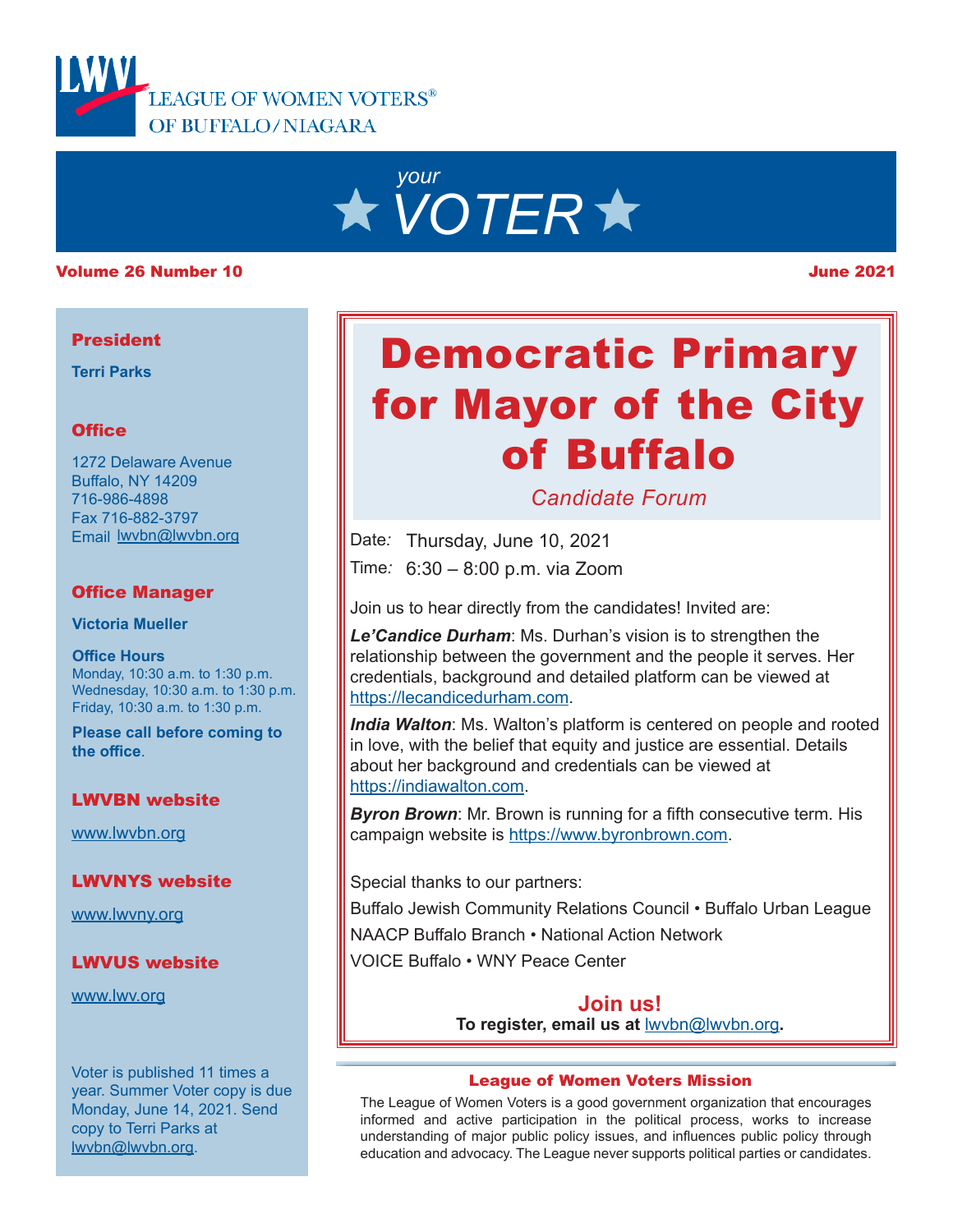# President's Report

How do I summarize my past ten years of League activity? It has been exhilarating, exciting, enlightening, energizing, and even exhausting at times! Many of you have heard me say that I never expected my retirement would involve political action. And now, I have a very difficult time keeping my opinions about political figures and issues to myself and cannot see myself stepping away from the work of the League. It has been an honor to serve as the League president and work with the finest women and men I know – people who dedicate much time and energy to educating us all about important issues and encouraging every citizen to vote in every election.

It would be wonderful to be able to state that the work of the suffragists has been accomplished! It will be truly accomplished only when every citizen in this country has the right, access, and ability to vote without suppression by restrictive laws such as those recently passed in Georgia and Florida. Our democracy is at risk! The forces that prevailed in the last four years remain active. We need all members to work with us as we work with the state and national Leagues to confront the current challenges.

It is crucial that the League becomes a truly diverse, equitable, and inclusive organization through membership and collaboration. We have made great strides in that direction this past year, especially in programming, through the "Fighting for our Vote" series and in our work for getting out the vote. We must do more. As Claudia Brind-Woody, Vice President and Managing Director of Intellectual Property at IBM, notes: "Inclusivity means not just 'we're allowed to be there,' but we are valued. I've always said: smart teams will do amazing things, but truly diverse teams will do impossible things."

*Terri Parks*

#### **Great Decisions**

The group will meet at 10 a.m. on Thursday, June 3, via Zoom to discuss Chapter 3 in the 2021 Great Decisions book: **Brexit: Taking stock and looking ahead**. The Foreign Policy Association, which sponsors this discussion group nationwide, says this about the topic: "With the 'Brexit transition period' coming to an end this year, the United Kingdom will formally leave the European Union at the start of 2021. With negotiations between the two entities continuing to stall, what does the future of Europe and the UK look like? Will the UK survive a possible Scottish vote to leave? Who will step up and take command of Europe now that Angela Merkel is out of the spotlight?" Pauline Dyson will lead the discussion.

Contact Fran Holmes at **wvbn@lwvbn.org** for additional information.

*Fran Holmes*

#### **Welcome New Members!**

The Membership Committee is pleased to report that our League now numbers 236, including the following new members: Cynthia Havey of Buffalo, and Nancy and Joseph DiStasio of Williamsville. Welcome to our League family! A reminder that our membership renewal process will commence in June – we hope that all of you will continue your commitment to the League and all the fine and important work it does for our community.

*Lori Robinson and Mary Ann Turkla, Co-Chairs*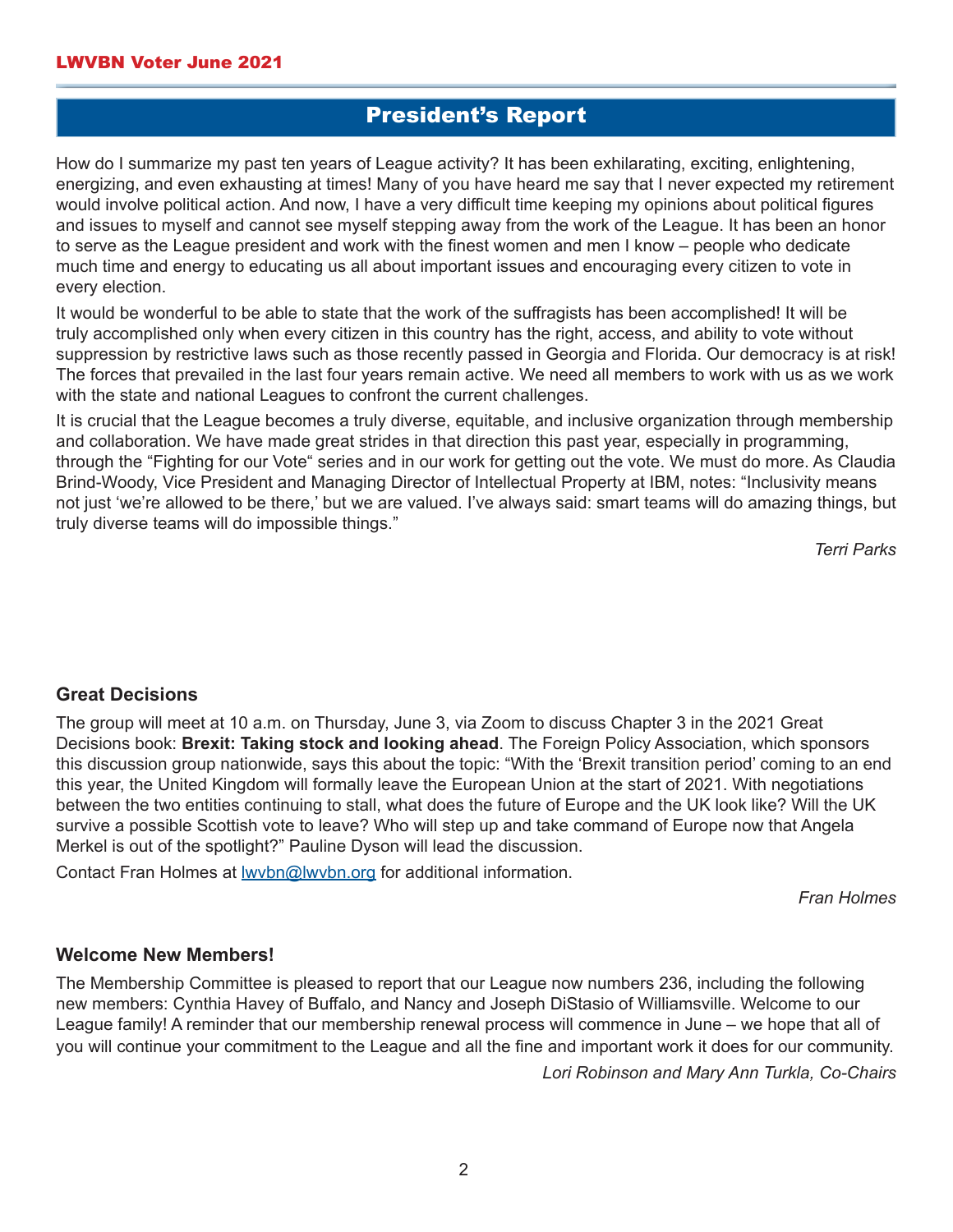

## **Healthcare Committee Update**

Our thanks to all who responded to our email blitz by taking action to call New York State Senate Majority Leader Andrea Stewart-Cousins and urge her to move the New York Health Act out of the Senate Healthcare Committee. Please refer to that email and continue to take action as requested.

At this writing, single payer health insurance has passed the Assembly and is still in committee in the Senate. It must get to the Senate for a vote before the Legislature adjourns in June. The bill, when passed, will provide universal, comprehensive health coverage for all New Yorkers from birth to death.

The United States remains the only country in the developed world that does not have a system of universal healthcare. With passage of the New York Health Act, our country could be on the road to changing that unhealthy condition. No one would need to fear going without health care coverage if they leave a job – especially in the middle of a pandemic. To get a copy of this bill call the Assembly Public Information Office at 518-455-4218.

Our Healthcare Committee continues to form. One organizational question is how to approach different healthcare issues. One thought is to create "point people" who want to focus on particular issues that affect health – for example, violence/trauma/early childhood, environment/climate change, drug addiction/ mental health, immunization/Covid-19, etc. I am sure you could name more. My current focus is single payer healthcare and there will be others.

We welcome you to check us out at our next meeting at 2:30 p.m. on Friday, June 25, via Zoom. Send your interest and email address to **wvbn@wvbn.org** and I will send you the Zoom link.

Thank you all for participating in the important work of LWVBN!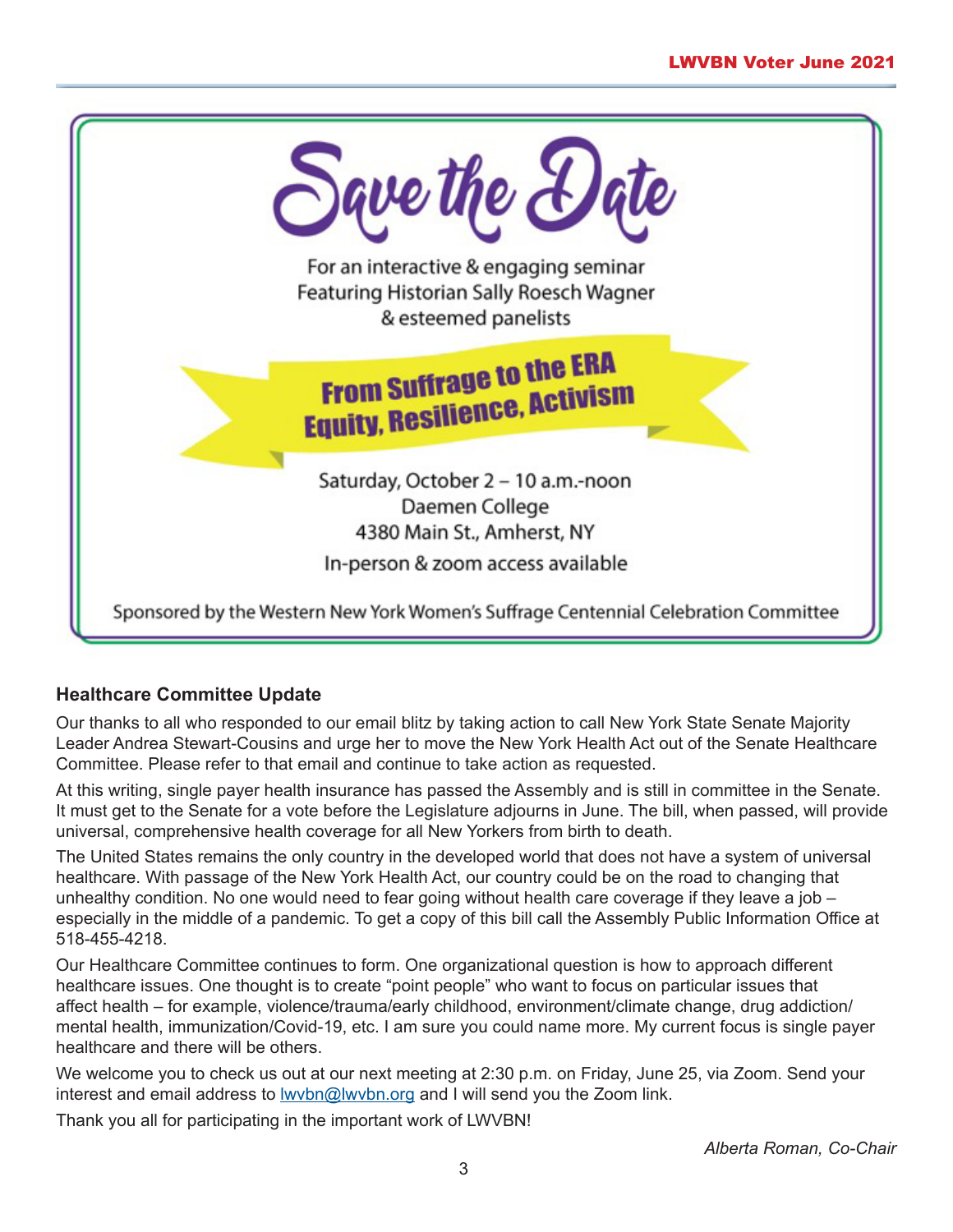#### **Gerontocracy and Public Policy**

LWVBN has a discussion group that meets monthly via Zoom, with members suggesting articles for discussion. In April, the two recommended articles focused on the issue of gerontocracy, in particular concern about our country's elderly leadership. At 78, Joe Biden became the oldest president. House Speaker Nancy Pelosi is 80, as is Majority Whip Jim Clyburn. Senators Dianne Feinstein and Chuck Grassley are 87 years old. Senate Minority Leader Mitch McConnell is 78. The list goes on. Is age an impediment to governing?

The number of Americans over 45 increased by almost 25 million since 2000, so it's not surprising that older Americans hold positions of power. Other countries have an increase in the older demographic, but they don't have those numbers in their legislative bodies. The average age of members of the House at the beginning of the 116th Congress was 57.6 years; of Senators, 62.9 years.

Eve Peyser, the 27-year-old author of the first article, blames the two-party system, which makes it easier to retain a seat than to acquire one. Young people lack the resources, connections or pipeline to run for office. Name recognition, incumbency and past accomplishments keep many of the oldsters in office for decades. The focus in our discussion was: What happens when decision-making ability is jeopardized?

The second article, by Jane Mayer, addressed the specific issues facing Senator Dianne Feinstein. Mayer described several significant examples of the onset of dementia that may be interfering with Feinstein's ability to be effective in her position as chair of the Judiciary Committee. Democrats use a seniority system for committee chairmanship. To deal with the Feinstein problem, limits have been placed on the number of chairmanships a senator can have. As a result, Feinstein relinquished that senior position. Her term of office ends in 2024.

Some older senators have indicated that they will run for another six-year term. Term limits aren't likely to solve the problem, and we would lose institutional knowledge in the process. Mandatory retirement is another alternative, but our group was stumped about identifying a specific age. One suggestion was to set a retirement age by law and review it every decade to see whether effective longevity decreases or increases. Would legislators vote for limiting their individual power, status and identity? Could the 25th Amendment to the U.S. Constitution apply to members of Congress? This amendment says that if the president is unable to do his job, the vice president becomes the president or acting president.

How would decline in competency be monitored and enforced? Should this be required for all powerful positions, including the Supreme Court? We could then suffer an earlier loss of a justice with the credentials and perspective of a Ruth Bader Ginsburg. A younger person may emerge with those qualities. However, there is no assurance that a young person of such quality will be the successor. (The article pointed out that Representative Matt Gaetz is 37 and Senator Josh Hawley is 41.) You could leave it up to voters, but they may be unaware of the limitations of their representative and would still prefer the incumbent to the challenger. Note the instances where those who are indicted get elected.

With longevity and other changes in our society, such as the delay in wealth accumulation of young people, we need better planning for our later years. We need to yield to the younger generation and anticipate a new phase of productive, stimulating learning and sharing of knowledge. This depends on physical and financial health as well as attitude. Continuous learning and adjustment to change are a fact of life. If you would like to join us for another lively discussion, call or email Marian Deutschman for further information.

*Marian Deutschman*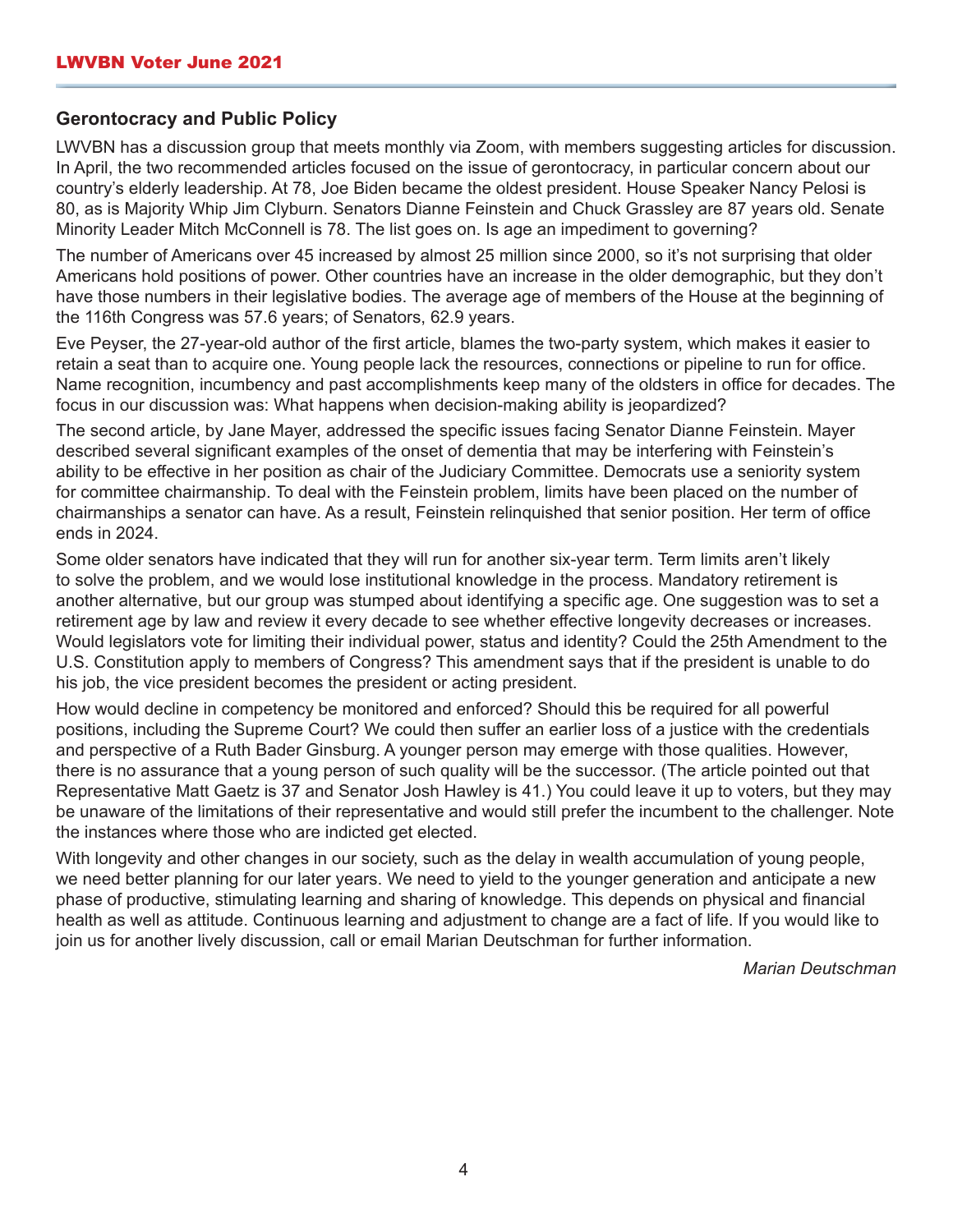

# **2021 NYS Primary Election Dates and Deadlines**

**June 12 - 20:** Early voting period

**Tuesday, June 22:** Election day and last day to postmark absentee ballot

## **Our Friends in Washington on Matters Nuclear…**

In my last three years of significant involvement at the West Valley nuclear site, I have come to value two underappreciated federal institutions: The Inspectors General (IG) and the Government Accountability Office (GAO).

Early on, I discovered that the IG of the Department of Energy (DOE) had published oversight reports about many of the nuclear sites undergoing cleanup by the DOE's Office of Environmental Management. They usually emphasized the big, expensive site, Hanford in Washington State, but side comments about West Valley helped me understand the failings of government in awarding and overseeing contracts. These reports usually flew beneath the radar of news reporters (and even my savvy environmentalist colleagues). They did not contain salacious reports of personal corruption by political appointees, simply dull, everyday mismanagement. Certainly, the West Valley contractor and agencies were not going to draw our attention to such reports!

More recently, the GAO visited the West Valley site. They met with many different people and asked pointed questions. Even in my lowly position as your new representative on the Citizen Task Force (CTF), I took part in one of the Zoom meetings last summer. Of course, they met with NYSERDA, the New York State agency involved along with DOE in the work of remediating the site, learning of NYSERDA's concern about a 2019 leak of transuranic waste (TRU) from a container stored outdoors (most such waste is under cover).

The 44-page GAO report was released online in January as GAO-21-115, "NUCLEAR WASTE: Congressional Action Needed to Clarify a Disposal Option at West Valley Site in New York." It was addressed to the relevant committees of both the House and the Senate – Energy, Armed Services, and Appropriations. Besides a general updating on progress at the site, the report made a strong recommendation that Congress get off its duff and come up with a plan to store transuranic waste because without one, the cost and schedule of the cleanup are affected, in addition to safety.

The report seems to me to invite public advocacy on the same issue, so I have taken the lead in asking for the CTF to write to Congress, and am working on a first draft as my first major action there. The letter is going through a process of discussion and revision in the CTF now.

*Pat Townsend*

## In Memorium

We are deeply saddened at the passing of John Segman, who was a League member for many years and attended countless League events. Dr. Segman, who died on May 6, 2021, had a private practice as a clinical psychologist and was Professor Emeritus of Psychology at Daemen College. His wife, Arlene Miles, is an active member of our League. Memorials may be made in his memory to the Unitarian Universalist Church of Buffalo.